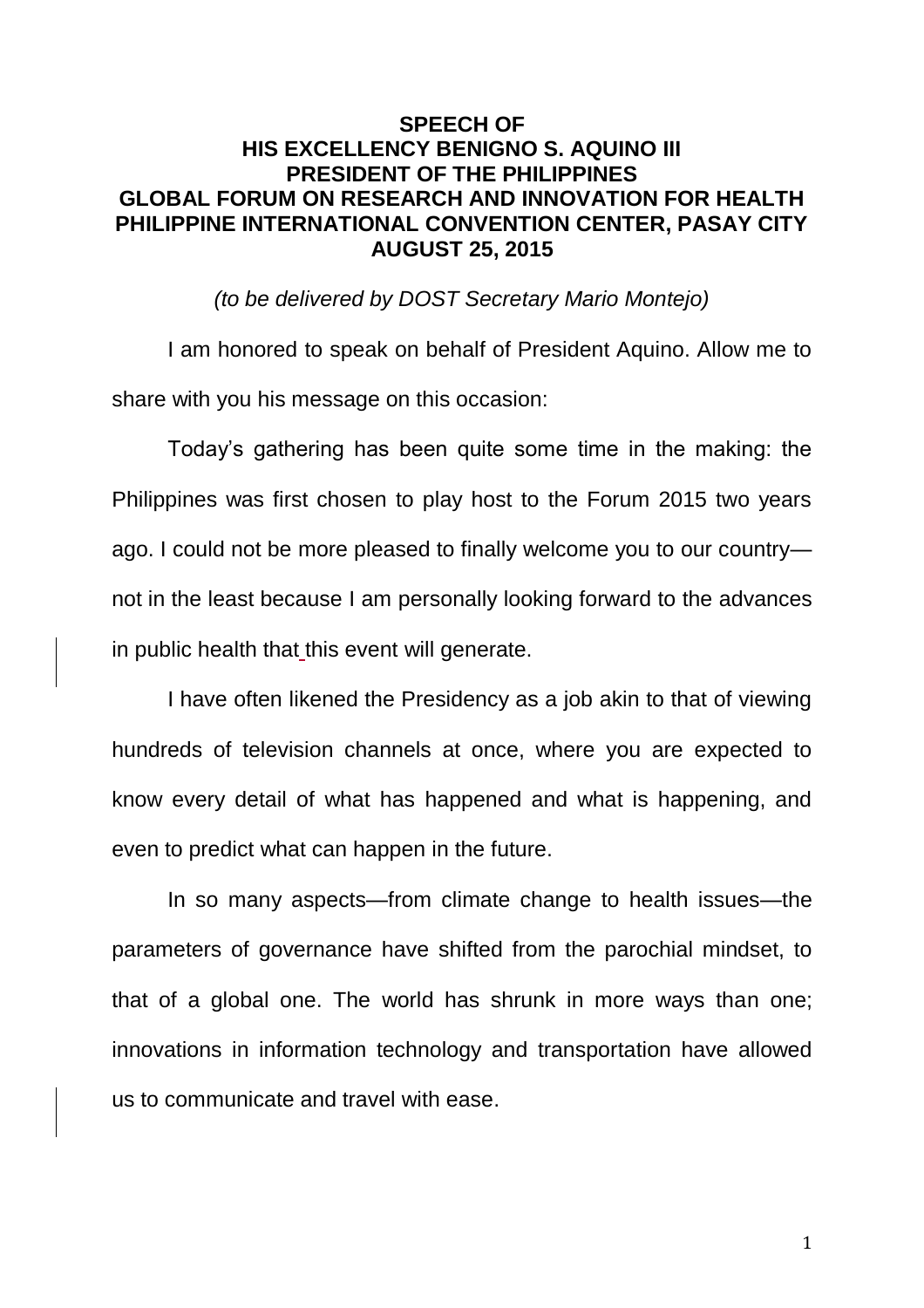As this audience knows, however, ease of travel, in some cases, has facilitated the spread of illness.

Agreeing, then, that our concerns today are more global, then there is a need for all of us to address these threats together: to do research that educates us in how to prevent and how to cure illness that recognizes no borders. It behooves all of us to cooperate more and more given the urgency of these diseases. The past few years have given us prime examples: MERS, SARS, and Ebola, to name a few.

Unfortunately, while these pandemics are global, their solutions are not necessarily so; there is a need to consider measures that fit with the country's specific context. For instance, last year, a returning Filipino from the Middle East tested positive for MERS. Existing guidelines mandated that it was enough to monitor this person as well as those immediately surrounding him on the airplane. Had we followed this protocol, we would have called him up and said, "If it isn't too much trouble, please isolate yourself from contact with others, and if you develop any symptoms, then please tell us at the soonest possible time."

Now, this was an Overseas Filipino Worker who had probably been away for a year, at the minimum. In my country, the return of a friend or relative after a long absence is a cause for celebration: the entire village would probably have met him at the airport, where those closest to him would embrace him.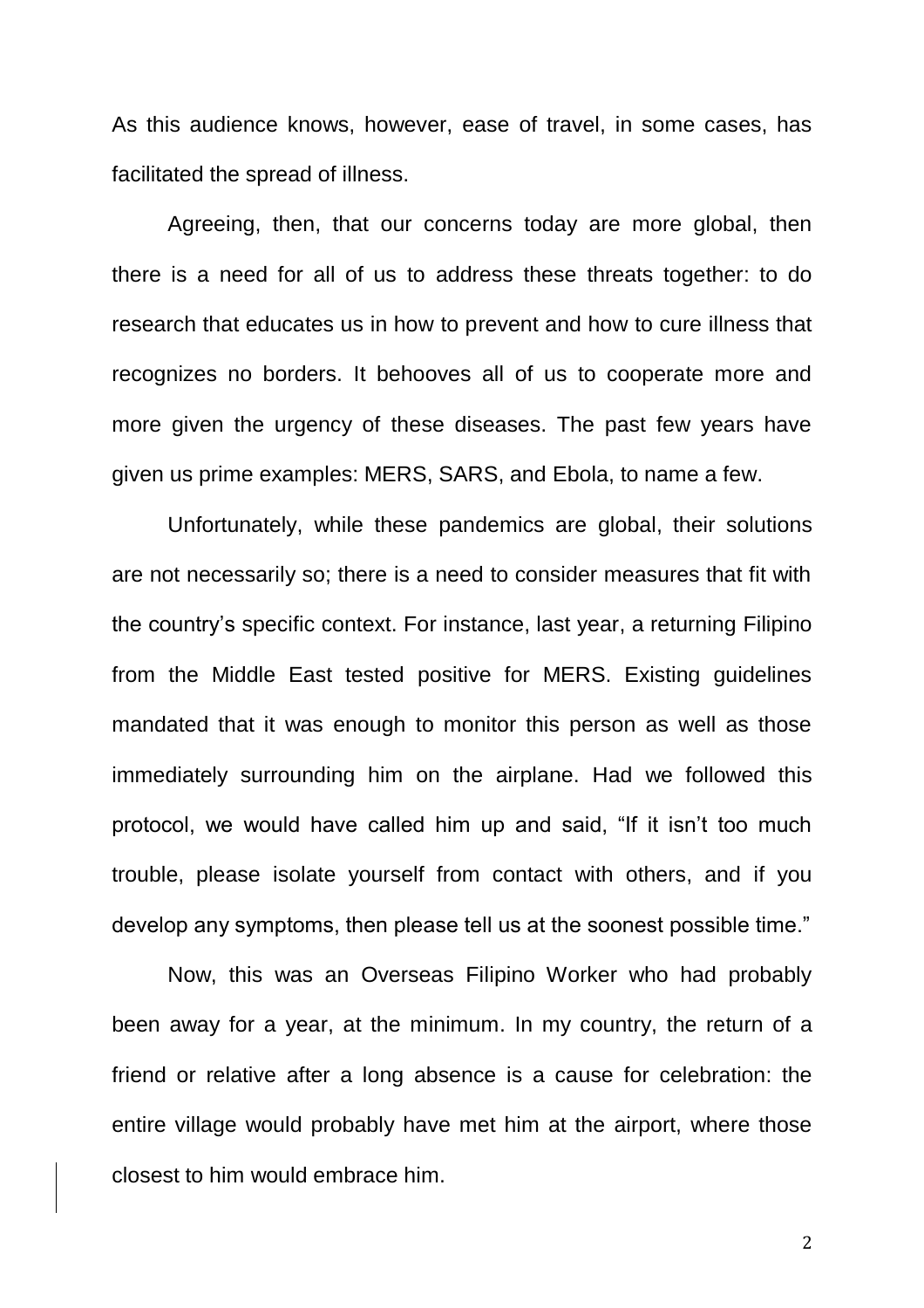Now put yourself in the shoes of this Filipino: having just spent an extended period of time away from home, do you think he would tell his friends and family, "No! Get away from me"? Protocol mandated passive surveillance on the part of government, but, given the Philippine context, these seemed inadequate to us, and we acted accordingly.

Though it was Holy Week at the time, when Filipinos are typically on vacation, all the necessary authorities were called in. We tracked down every person on the flight, quarantined, and tested them within the soonest possible time. The good news: the results were all negative. What followed in the wake of that incident: we took a good hard look at our system, in order to make them stronger and more effective. I also signed an Executive Order creating an interagency task force to manage the threat of infectious diseases in our country.

To my mind, this is what the spirit of innovation is about: we must never be satisfied with the status quo, and instead, look at it with a critical eye, towards making constant improvements. This has been the bedrock principle of our administration throughout its term: from passing critical legislation like the Sin Tax Reform Act and the Reproductive Health and Responsible Parenthood Act to modernizing health facilities and equipment; to working to ensure universal healthcare—so much so that the poorest forty percent of our population can now receive treatment for free, for both common illnesses and catastrophic diseases.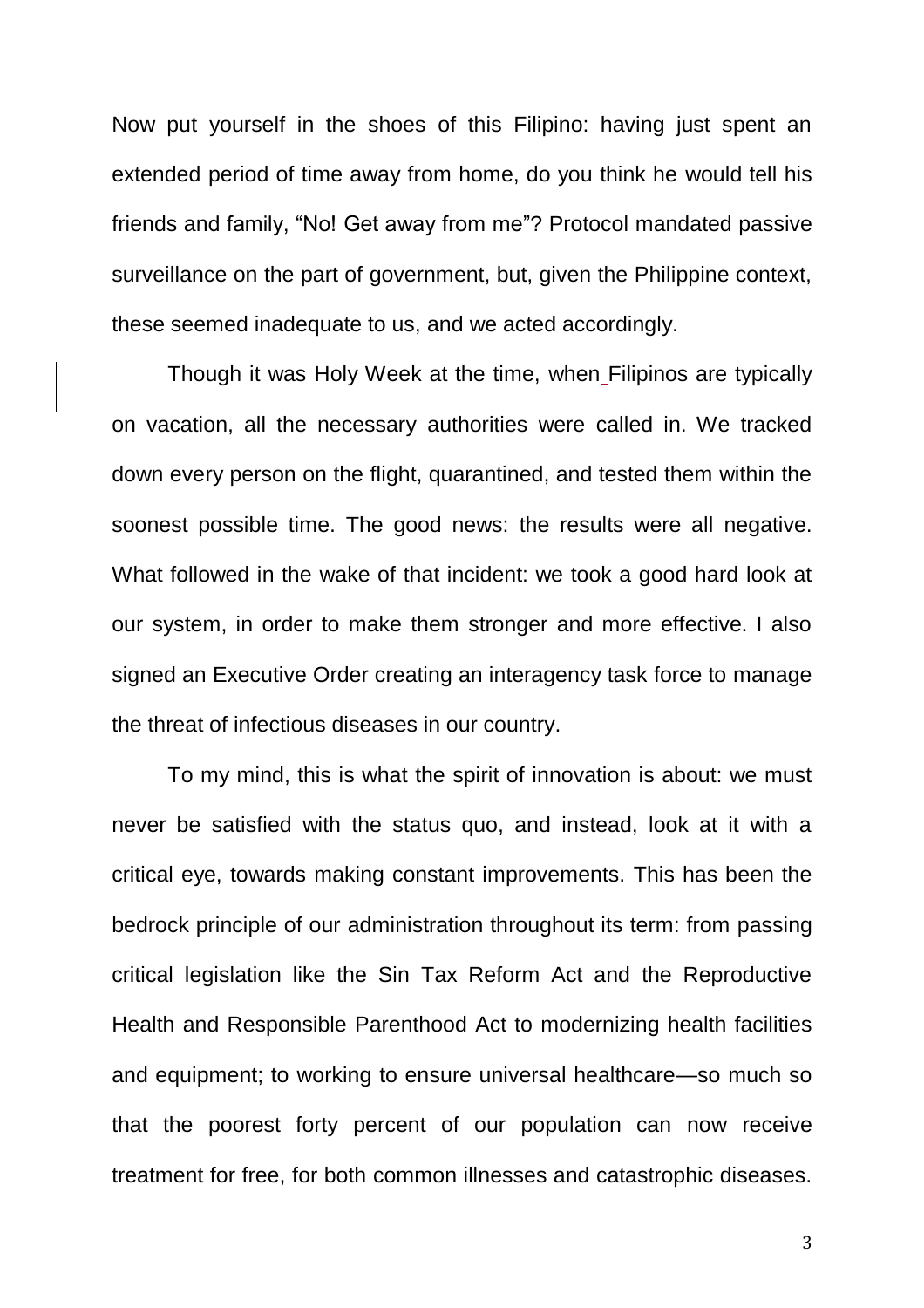We have also increased the budget for the Philippine Council for Health Research and Development, from 32.80 billion pesos in 2010, to 445.18 billion pesos in 2015. The same increase has been given the Department of Science and Technology's R&D budget: from 1.77 billion in 2010 to 2.34 billion pesos in 2015.

We now have the RxBox, a device that can capture medical signals and transmit health information like blood pressure and temperature via the internet. RxBoxes are used in isolated and disadvantaged communities; clinical specialists in the Philippine General Hospital are on standby to receive and analyze transmitted information, and respond with expert advice. The government has also supported R&D for herbal drugs such as *lagundi* for cough and asthma, *yerba buena* for body aches, and *akapulko* for ringworms and skin fungal infections, among others. This support has paved the way for their commercialization, listing in the Philippines' Drug Formulary, and royalty earnings as herbal drugs.

Indeed, whether in the sector of governance or health: innovation cannot arise from complacency; it is imperative that we search for better ways to serve our fellowmen. Standing here today, I am heartened to see that so many of you from different corners of the globe share the same view, and are actively working to improve the state of public health, especially in developing countries.